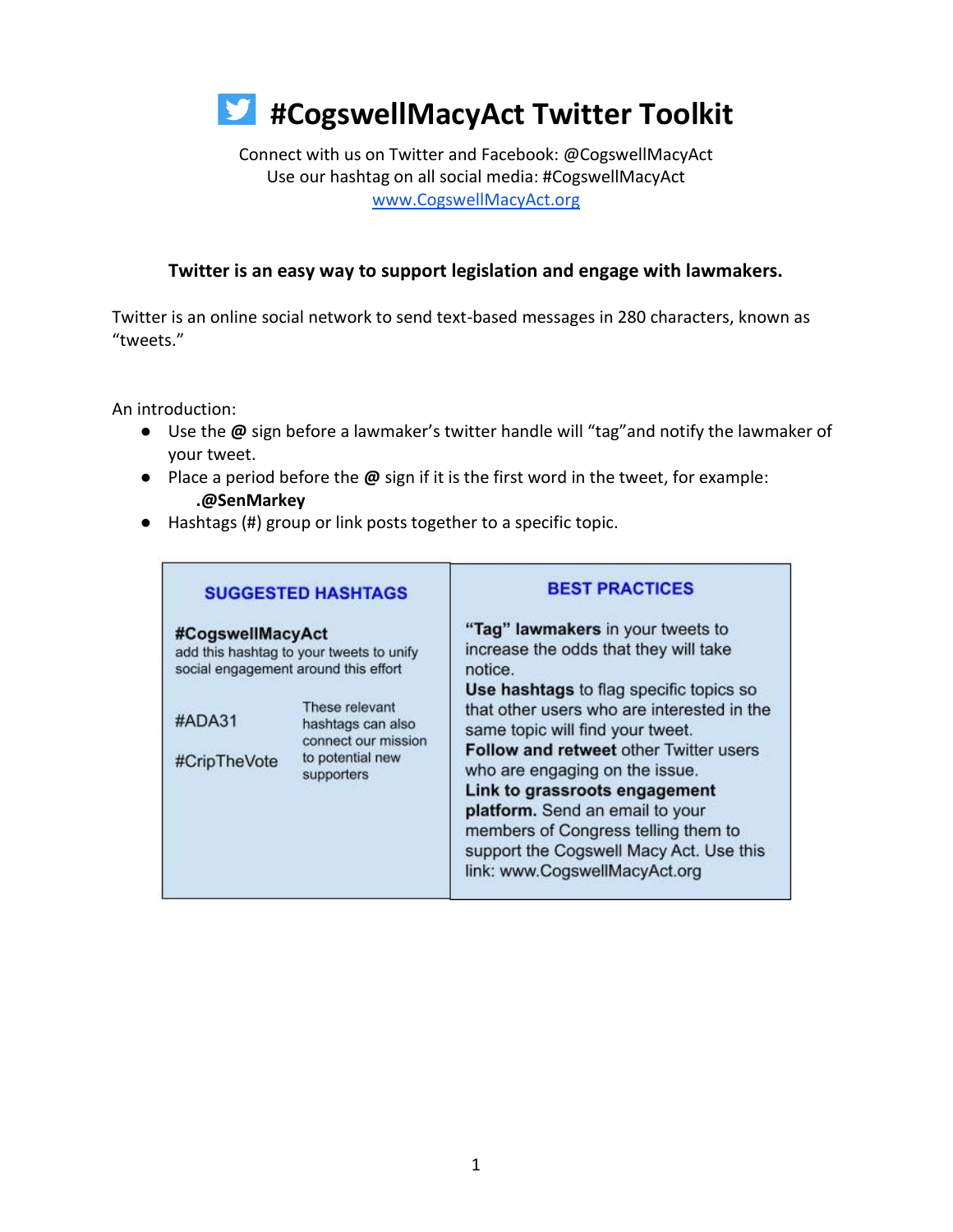Connect with us on Twitter and Facebook: @CogswellMacyAct Use our hashtag on all social media: #CogswellMacyAct [www.CogswellMacyAct.org](http://www.cogswellmacyact.org/)

**JUNE 2022** 

|                                                                        | <b>SUN</b> | <b>MON</b> | <b>TUE</b>     | <b>WED</b>                           | <b>THU</b>     | FRI | SAT |
|------------------------------------------------------------------------|------------|------------|----------------|--------------------------------------|----------------|-----|-----|
|                                                                        | 29         | 30         | 31             | 1                                    | $\overline{2}$ | 3   | 4   |
|                                                                        | 5          | 6          | $\overline{7}$ | 8                                    | 9              | 10  | 11  |
|                                                                        | 12         | 13         | 14             | 15                                   | 16             | 17  | 18  |
|                                                                        | 19         | 20         | 21             | 22                                   | 23             | 24  | 25  |
| Participate in our<br><b>Twitter Blast</b><br><b>June 27 - July 1!</b> | 26         | 27         | 28             | 29<br>#CogswellMactAct Twitter Blast | 30             |     |     |

### **Save the date!**

The Alice Cogswell and Anne Sullivan Macy Act (H.R. 1959 and S. 813) is continuing to gain new Congressional cosponsors, and we need to keep the momentum going! During the week of June 27-July 1 we will hold a #CogswellMacyAct Twitter Blast and we hope you will participate.

You will be contacting current sponsors and cosponsors to thank them, and contacting members who have not yet signed on. As constituents, your messages to your Congressional representatives is powerful. We will send you all the tools and information you need.

If you have a Twitter account, like the new @CogswellMacyAct Twitter page!

Look for information leading up to June 27-July 1, and get your thumbs ready!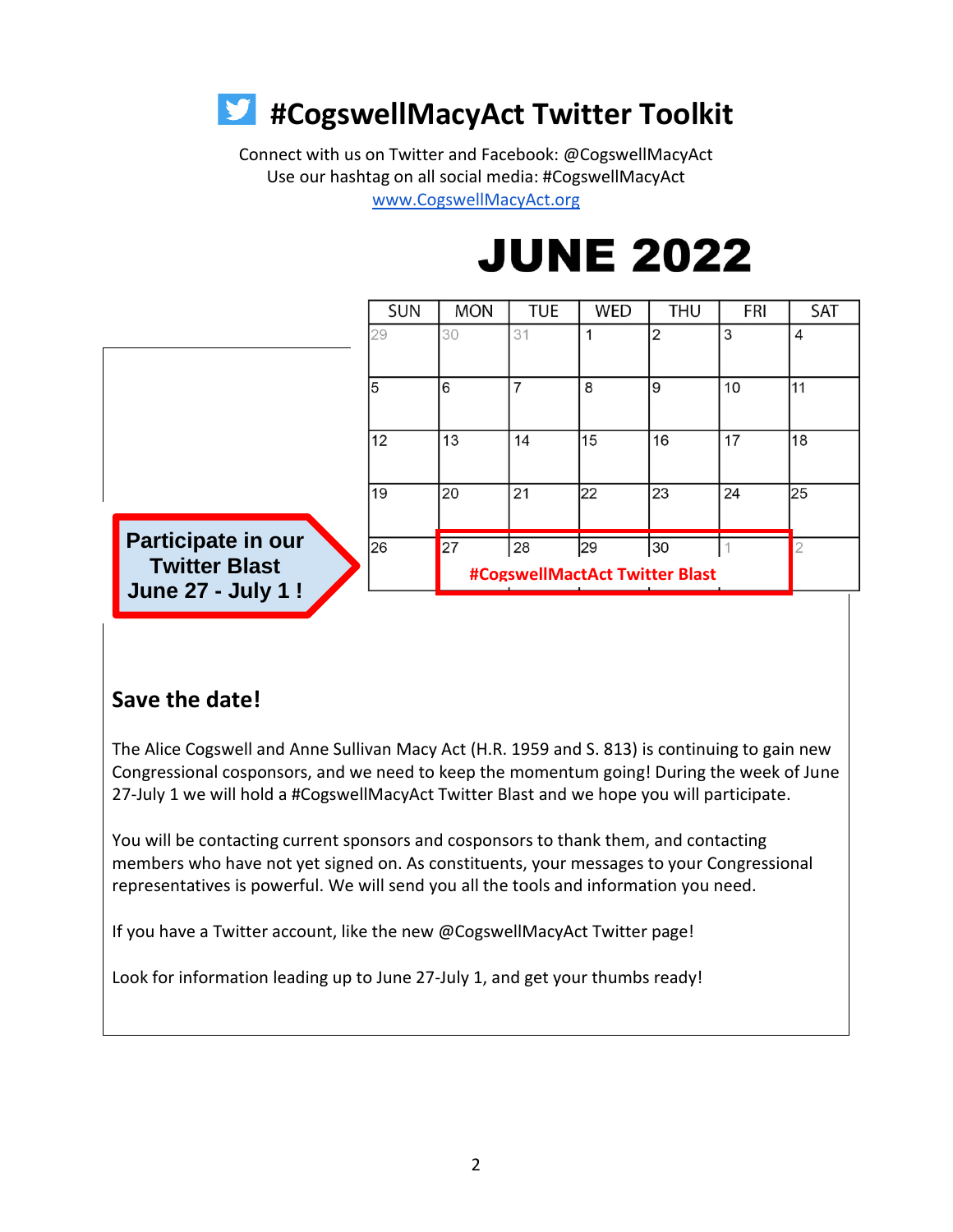

Connect with us on Twitter and Facebook: @CogswellMacyAct Use our hashtag on all social media: #CogswellMacyAct [www.CogswellMacyAct.org](http://www.cogswellmacyact.org/)

### **Recruit YOUR Congressmen to be co-sponsors for Cogswell-Macy Act!**

## **Cogswell-Macy Twitter Blast GET STARTED HERE ANYTIME (today!)**



#### **STEP 2. Check this spreadsheet to find your legislator's Twitter handle:** [https://drive.google.com/file/d/1lda2RQKf--bHiW2rzjYiQjDFK-C\\_5ze2/view?usp=sharing](https://drive.google.com/file/d/1lda2RQKf--bHiW2rzjYiQjDFK-C_5ze2/view?usp=sharing)

Your state is located in the column under the red arrow

- If your legislator **is highlighted in yellow or green**, they are a sponsor or co-sponsor (jump to step 3).
- If they are **not highlighted**, then they are not yet a co-sponsor (jump to step 4).
- If you prefer to **CALL your legislator – see step 6!**

| 囲   | File                                                | 117th-Congress-Social-Media-Twitter-List-7.14.21 7.xLsx<br>Edit View Insert Format Data Tools Help |              |             | $\overline{\mathbf{r}}$<br>☆<br>$\curvearrowright$<br>Last edit was 36 minutes ago |                    |      | ⋿<br>$\bullet$                                                  |
|-----|-----------------------------------------------------|----------------------------------------------------------------------------------------------------|--------------|-------------|------------------------------------------------------------------------------------|--------------------|------|-----------------------------------------------------------------|
|     |                                                     | 100%<br>.0<br>$.00 \quad 123 -$                                                                    | Default (Ca  |             |                                                                                    | 포공 -<br>田<br>三     |      | $\mathbf{v}$   $\frac{1}{2}$ $\mathbf{v}$<br>জ≁<br>$\Box$<br>GÐ |
|     | fx<br>298:A306<br>$\overline{\phantom{a}}$          |                                                                                                    |              |             |                                                                                    |                    |      |                                                                 |
|     | A                                                   | B                                                                                                  | $\mathbb{C}$ |             | Ε                                                                                  | F                  | cars | $1$ of $4$<br>ㅅ                                                 |
|     | <b>Sponsor</b><br>(green)<br>co-sponsor<br>(yellow) | <b>Member of Congress</b>                                                                          |              | Party State | <b>Twitter Handle</b>                                                              | Instagram          |      | <b>Facebook Address</b>                                         |
| 215 |                                                     | Rep. Mike Johnson                                                                                  | $\mathsf{R}$ | $LA-4$      | @RepMikeJohnson                                                                    | @RepMikeJohnson    |      | http://www.facebook.com/Rep                                     |
| 216 |                                                     | Rep. Julia Letlow                                                                                  | $\mathsf{R}$ | $LA-5$      | @repjulialetlow                                                                    |                    |      |                                                                 |
| 217 |                                                     | Rep. Garret Graves                                                                                 | R            | $LA-6$      | <b>RepGarretGraves</b>                                                             |                    |      | https://www.facebook.com/Co                                     |
| 218 | ⊠                                                   | Sen. Edward Markey                                                                                 | D            | <b>MA</b>   | @SenMarkey                                                                         | @edmarkey          |      | https://www.facebook.com/Ed.                                    |
| 219 | ᢦ                                                   | Sen. Elizabeth Warren                                                                              | D            | <b>MA</b>   | @SenWarren                                                                         | @elizabethwarrenma |      | https://www.facebook.com/ser                                    |
| 220 |                                                     | Rep. Richard Neal                                                                                  | D            | $MA-1$      | @RepRichardNeal                                                                    |                    |      | https://www.facebook.com/pag                                    |
| 221 |                                                     | Rep. James McGovern                                                                                | D            | $MA-2$      | @RepMcGovern                                                                       |                    |      | https://www.facebook.com/Rej                                    |
| 222 |                                                     | Rep. Lori Trahan                                                                                   | D            | $MA-3$      | @RepLoriTrahan                                                                     | @reploritrahan     |      | https://www.facebook.com/Rej                                    |
| 223 |                                                     | Rep. Jake Auchincloss                                                                              | D            | $MA-4$      | @RepAuchincloss                                                                    | @repauchincloss    |      | https://www.facebook.com/Rej                                    |
| 224 |                                                     | Rep. Katherine Clark                                                                               | D            | $MA-5$      | @RepKClark                                                                         |                    |      | https://www.facebook.com/Co                                     |
| 225 | ✓                                                   | <b>Rep. Seth Moulton</b>                                                                           | D            | $MA-6$      | @teammoulton                                                                       | @RepMoulton        |      | https://www.facebook.com/Co                                     |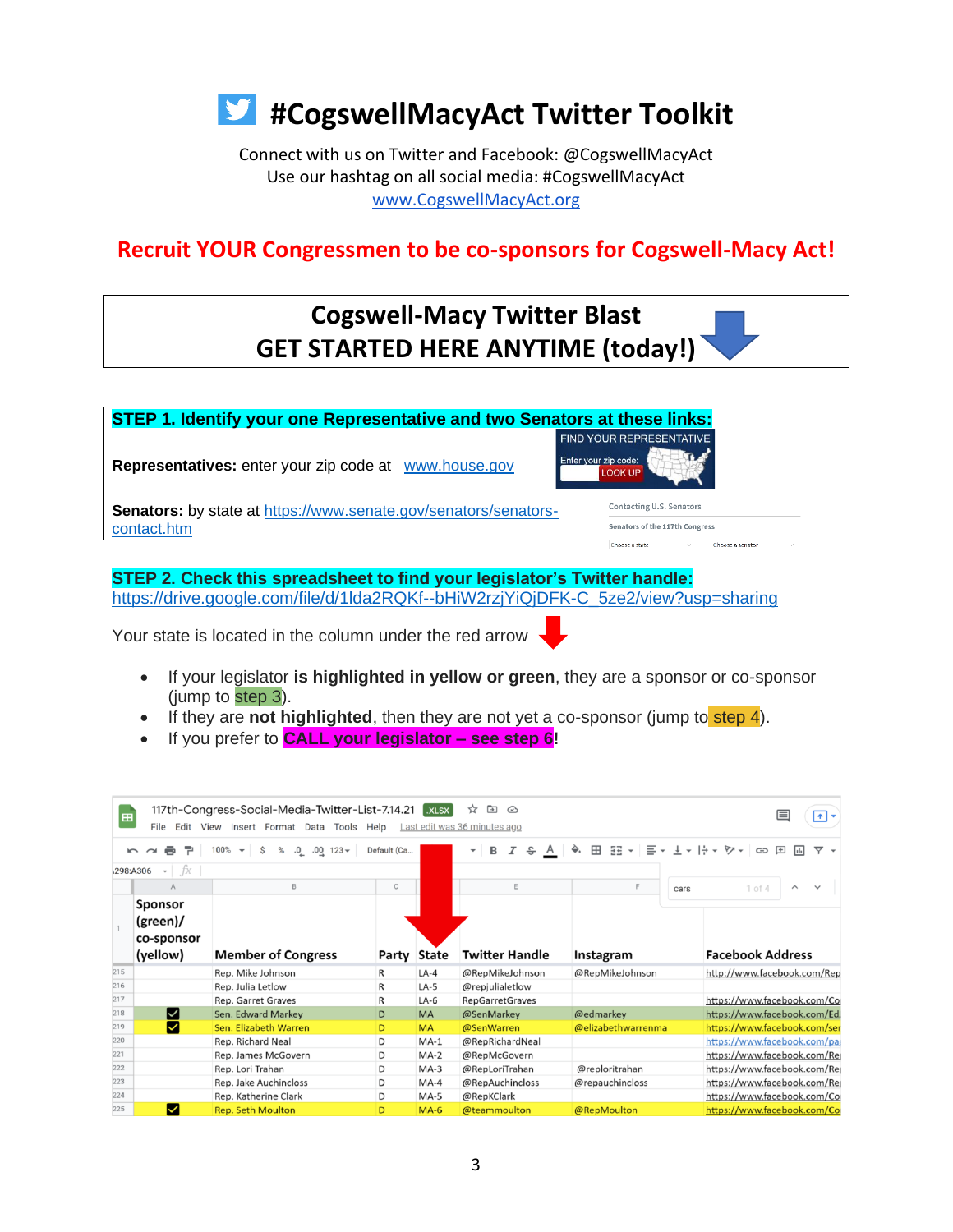Connect with us on Twitter and Facebook: @CogswellMacyAct Use our hashtag on all social media: #CogswellMacyAct [www.CogswellMacyAct.org](http://www.cogswellmacyact.org/)



#### **STEP 3. If your legislator supports the bill (they are highlighted in yellow/green in the spreadsheet above), thank them in your tweet!**

**Sample Tweets** 

(copy/paste and replace the yellow highlighted text with your legislator's Twitter handle):



Hands waving to my legislator for co-sponsoring the #CogswellMacyAct, which will improve school services for #deaf, #blind, and #DeafBlind students. THANK YOU @ include your legislator's twitter handle here https://cogswellmacyact.org/about/

The #CogswellMacyAct will improve services for all #deaf, #blind, and #DeafBlind children. Insert your state name is grateful to  $\omega$  include your legislator's twitter handle here for cosponsoring this important legislation. Thank you! https://cogswellmacyact.org/about/

Thank you to my legislator  $\omega$  include your legislator's twitter handle here for co-sponsoring the #CogswellMacyAct, which will improve school services for #deaf, #blind, and #DeafBlind students. https://cogswellmacyact.org/about/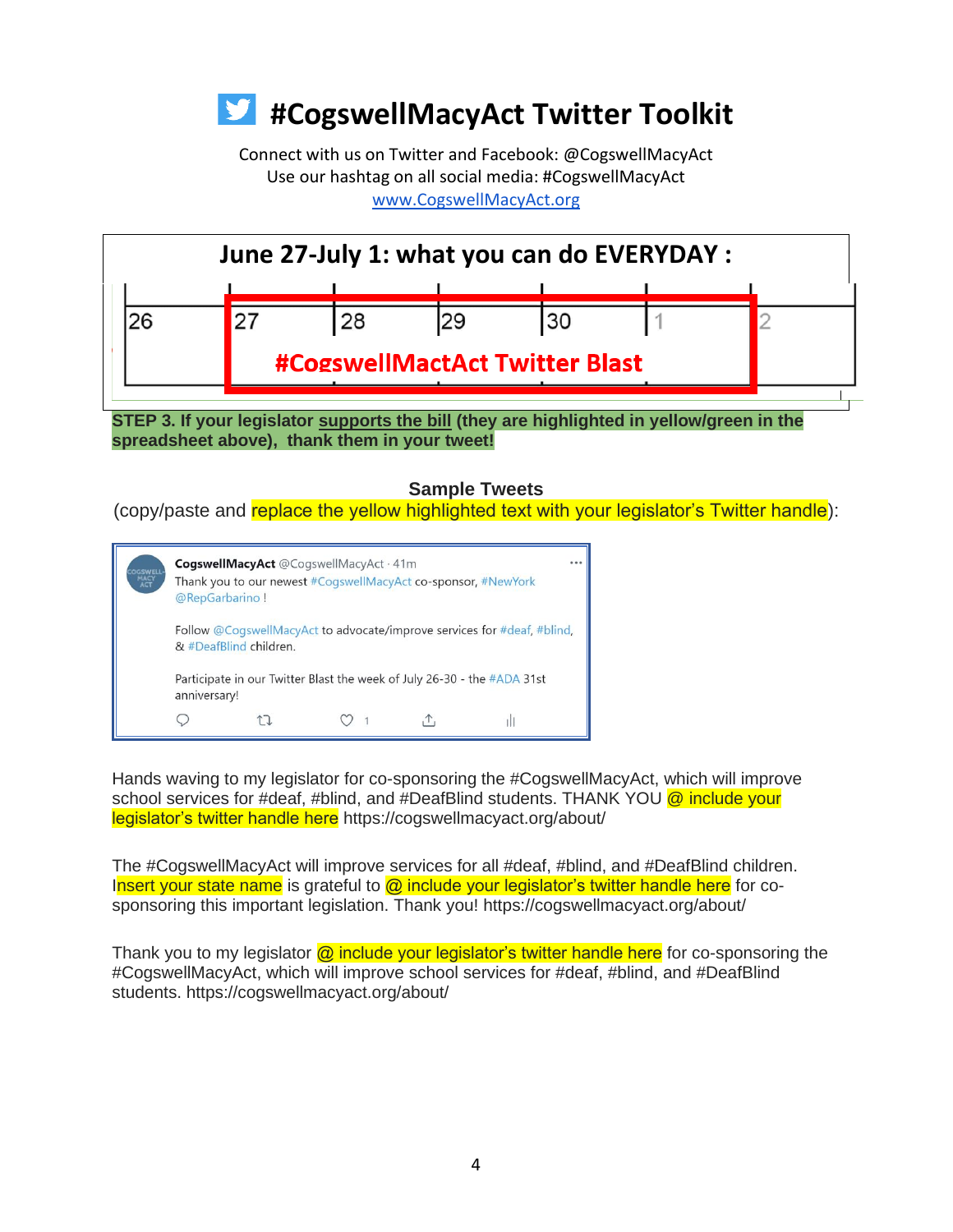Connect with us on Twitter and Facebook: @CogswellMacyAct Use our hashtag on all social media: #CogswellMacyAct [www.CogswellMacyAct.org](http://www.cogswellmacyact.org/)



**STEP 4. If your legislator is not yet a co-sponsor (they are NOT highlighted in yellow or green on the spreadsheet above), ask them to co-sponsor!**

**Sample Tweets:** (copy/paste and replace the yellow highlighted text with your legislator's Twitter handle):

@RepMcGovern, on behalf of your #Massachusetts constituents, please co-sponsor the #CogswellMacyAct, which will improve services for #deaf, #blind, & #DeafBlind students in schools! Check out the website for more info. @SenMarkey & @SenWarren are on board! https://cogswellmacyact.org/ Home Visit the post for more. √ cogswellmacyact.org

drjodifalk /Save Our Auditorium/ Donate Today @drjodifalk · 7h @SenSchumer @gillibrandny @RepYvetteClarke, please support New York's Deaf, Blind and DeafBlind children by co-sponsoring the #CogswellMacyAct. Thank you!

Children who are #deaf, #blind, or #DeafBlind need specialized instruction. The #CogswellMacyAct will ensure these children will get the services they need. @legislator's twitter handle – as your constituent, please co-sponsor this bill! https://cogswellmacyact.org/about/

The #CogswellMacyAct will require states to identify, evaluate, and provide special education and related services to children who are deaf, blind, or deaf-blind.  $\omega$  equislator's twitter handle – as your constituent, please co-sponsor this bill! https://cogswellmacyact.org/about/

The #CogswellMacyAct will provide for the language and communication needs of all #Deaf and #HardOfHearing children. **@legislator's twitter handle** – as your constituent, please cosponsor this bill! https://cogswellmacyact.org/about/

The #CogswellMacyAct will provide support for the unique needs of #blind and #VisuallyImpaired children. @legislator's twitter handle – as your constituent, please co-sponsor this bill! https://cogswellmacyact.org/about/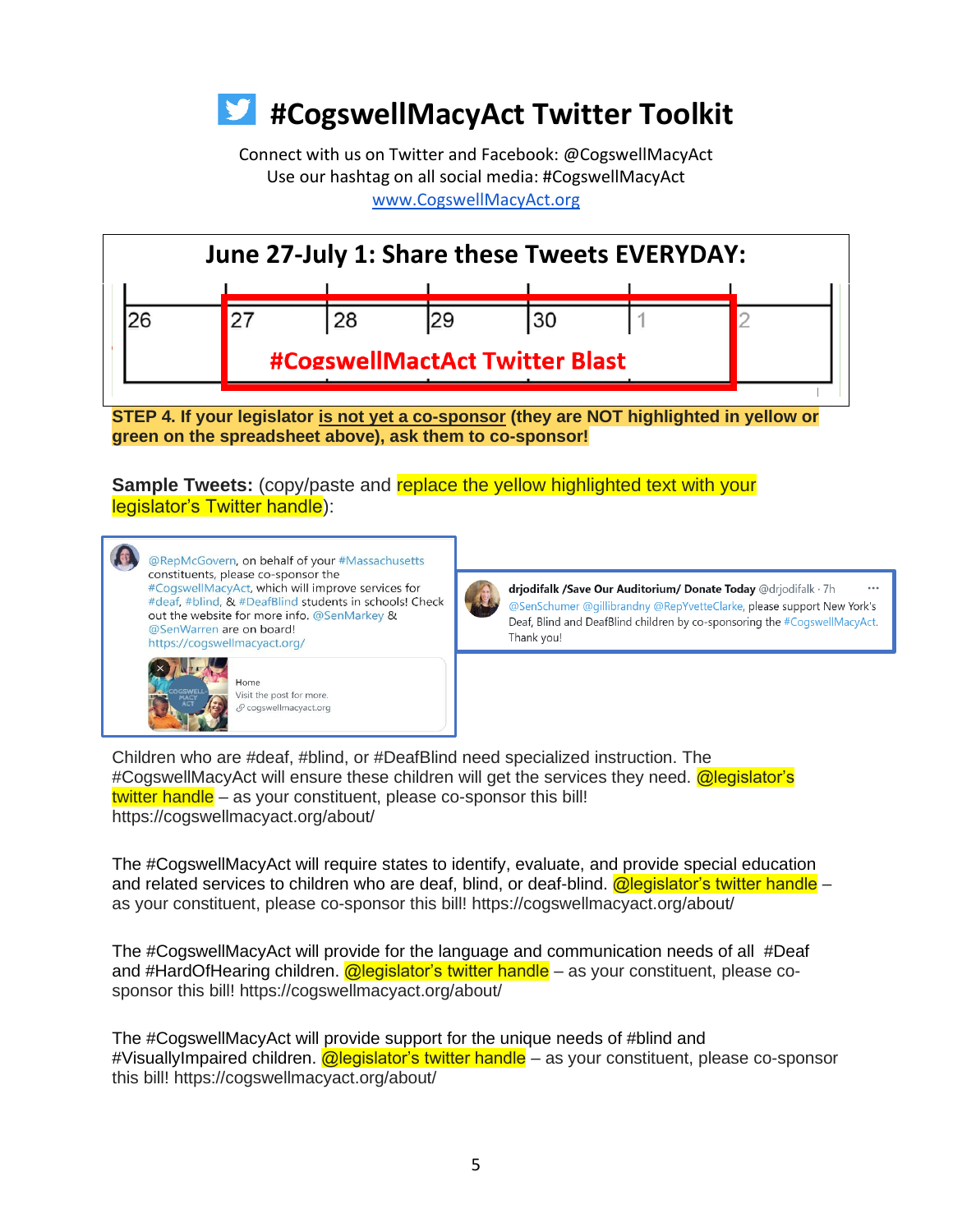Connect with us on Twitter and Facebook: @CogswellMacyAct Use our hashtag on all social media: #CogswellMacyAct [www.CogswellMacyAct.org](http://www.cogswellmacyact.org/)



### **STEP 5. Tweet everyday!**

Let **everyone** know about the #CogswellMacyAct and what is being done to improve educational opportunities for deaf, blind, and deafblind students. We need all your friends to contact their legislators too!

### **Sample Tweets to encourage your followers to also contact their legislators!**

The #CogswellMacyAct will ensure that states make a plan for serving #deaf, #blind, and #DeafBlind students. Ask your US Senator and Representative to co-sponsor this bill! https://cogswellmacyact.org/ways-to-get-involved/

The #CogswellMacyAct will build accountability into our educational systems so that they better serve students who are #deaf, #blind, and #DeafBlind. Ask your US Senator and Representative to co-sponsor this bill! https://cogswellmacyact.org/ways-to-getinvolved/

The #CogswellMacyAct emphasizes the need for specialized personnel to serve #deaf, #blind, and #DeafBlind students. Ask your US Senator and Representative to cosponsor this bill! https://cogswellmacyact.org/ways-to-get-involved/

The #CogswellMacyAct is designed to ensure that our education system no longer overlooks the needs of #deaf, #blind, and #DeafBlind students. Ask your US Senator and Representative to co-sponsor this bill! https://cogswellmacyact.org/ways-to-getinvolved/